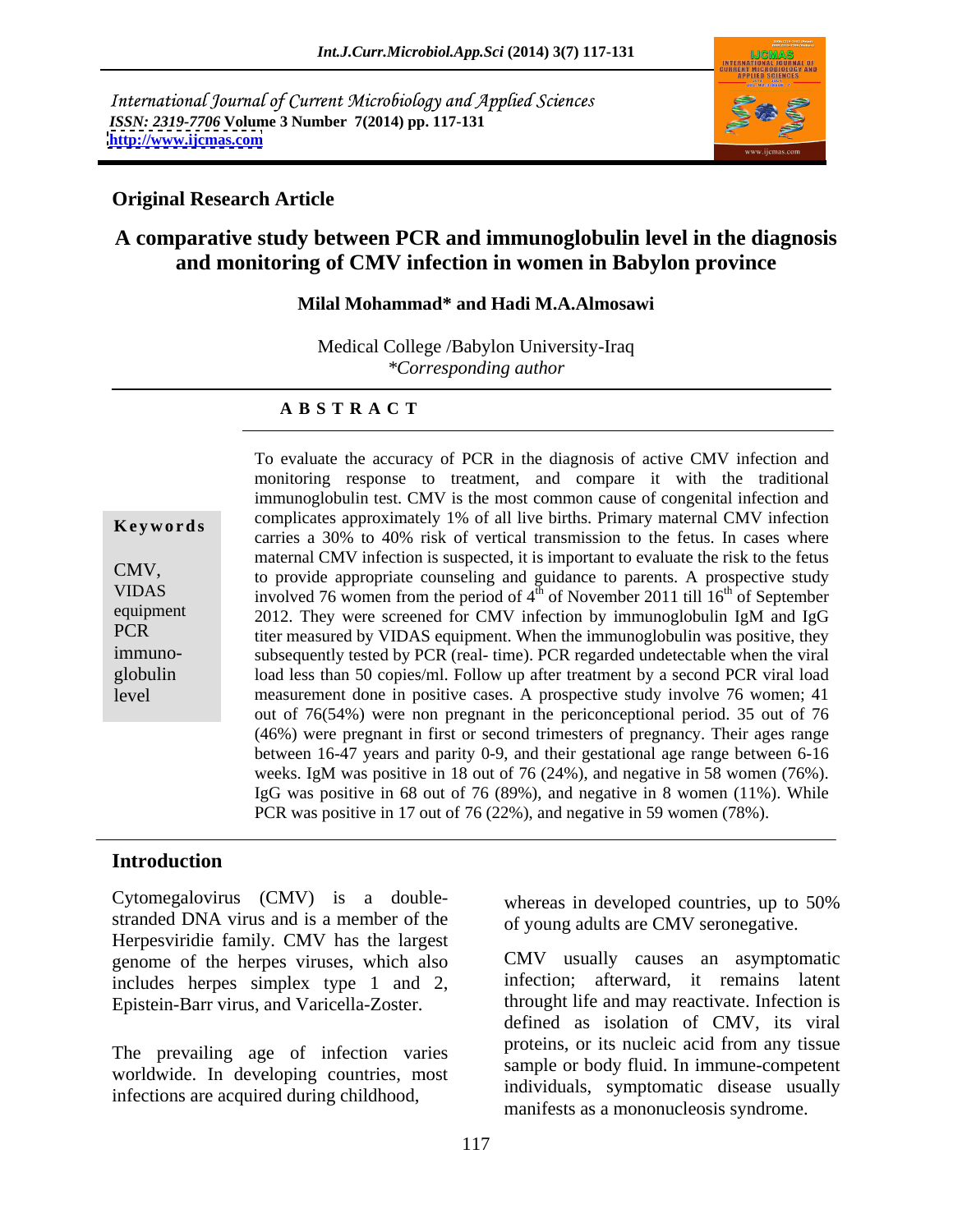Individuals at an increased risk for CMV seroconversion (defined as a seroconversion infection includes individuals who attend or from a negative to a positive IgM or a 4-fold work at daycare centers, patient who undergo blood transfusions, persons who have multiple sex partners, and recipients of CMV mismatched organ or bone marrow

and is the leading nongenetic cause of

In developed countries, congenital CMV contaminated blood, urine, and secretions), infection (10, 11). vertically through transplacental transmission, and postnatal through breast milk(6). Most symptomatic neonatal CMV infections occur when a woman is newly Western blotting of CMV viral polypeptides infected just prior to or during pregnancy (7, and may provide the most accurate way to 8). diagnosing a primary maternal CMV

The probability of intrauterine transmission following primary infection is 30% to 40%, On average, detection of CMV-specific igM but only 1% after secondary infection. antibody by ELISA has a sensitivity of only About 10% to 15% of congenitally infected 75% for primary infection; this leaves 25% infants will have symptoms at birth, and of women with primary CMV without infants will have symptoms at birth, and of women with primary CMV without 20% to 30% of them will die, whereas 5% to detectable levels of IgM and a false-negative 15% of the asymptomatic infected neonates result (14). will develop squeal later. Children with congenital CMV infection following first trimester infection are more likely to have infection acquired in the third trimester has a method requires specific primers

and patients will rarely be diagnosed by 80% to 100% when compared with that of

increase in IgG antibody titer over 4 to 6 weeks period) is sufficient to confirm the diagnosis of a primary infection(6).

transplants (1). Another method of determining the timing CMV is the most common cause of antibody avidity, which refers to the strength congenital infection (2). Moreover, of antibody binding to a target antigen. As congenital CMV is the most frequently the immune response to a particular antigen identified viral cause of mental retardation matures overtime, avidity increases. Thus neurosensory hearing loss (3, 4). in pregnancy suggests a recent acute infection occurs in 0.3% to 2.4% of all live  $\qquad$  an infected fetus(10). In contrast, the births(5). Infection in the newborn can be presence of high-avidity antibodiesat 12 to acquired through close contact (via 16 weeks of gestation indicates a past of maternal CMV infection is to measure detection of low-avidity anti CMV IgG early infection and can be used to identify pregnant women at increased risk of having an infected fetus(10).In contrast, the infection (10, 11).

> Improvement in CMV igM testing has been reported by performing gel electrophoresis infection (12, 13).

On average, detection of CMV-specific igM 75% for primary infection; this leaves 25% result (14).

central nervous system sequel, whereas promising rapid method to detect virus. This high rate of intrauterine transmission but a complementary to DNA sequence on either favorable outcome(9). side of the target CMV DNA segment. A Maternal CMV tends to be asymptomatic million fold (15). PCR has a sensitivity of clinical symptoms alone. For most culture; however, this high sensitivity can infections, evidence of maternal lead to false-positive results based on theNucleic acid amplification by polymerase chain reaction PCR is the newest and most method requires specific primers single gene copy may be amplified up to 1 80% to 100% when compared with that of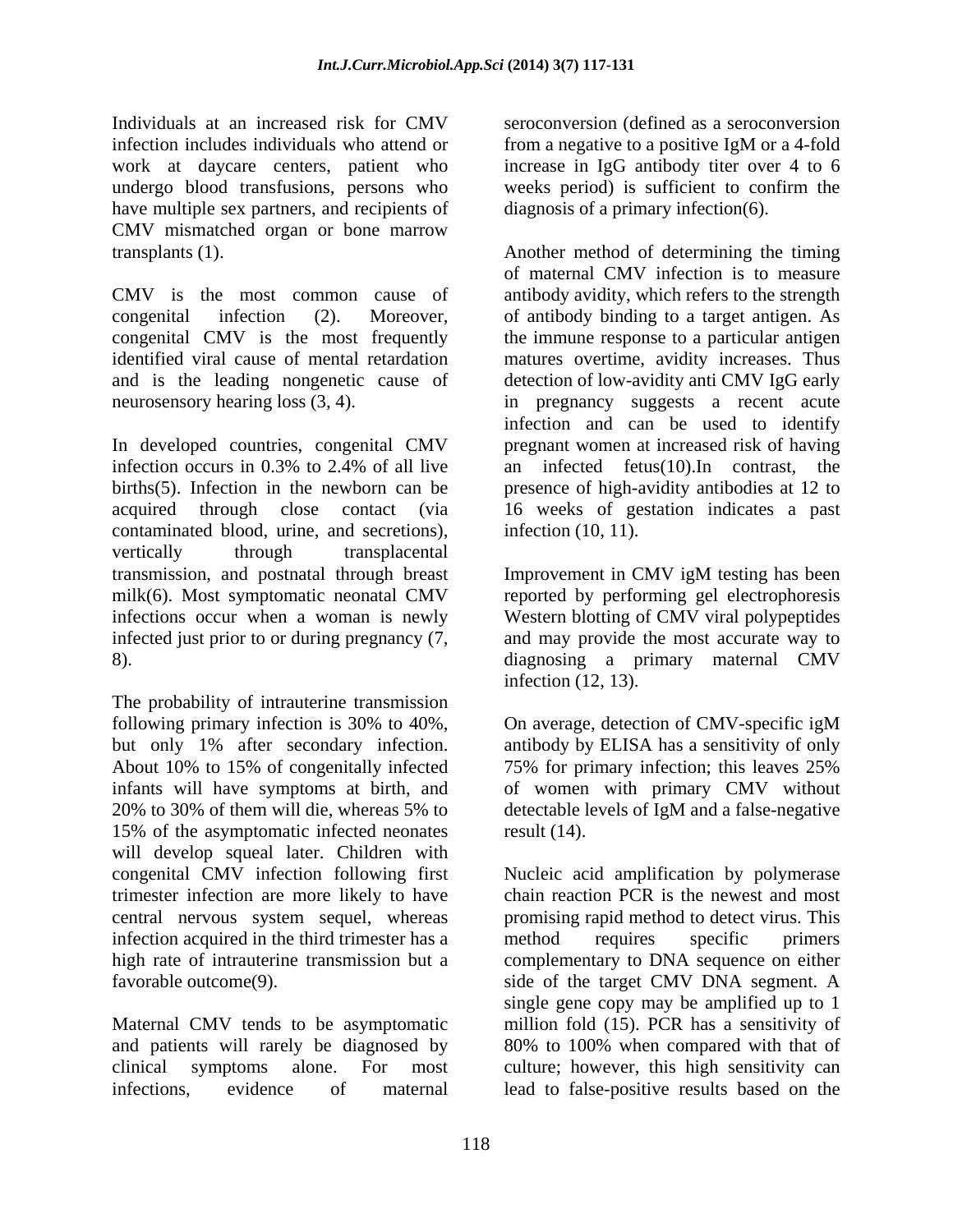contaminants or defective, non infectious viral particle. PCR also can be used quantify levels of virus (16). **Materials and Methods**

Negative results on a DNA test do not rule out CMV infection, the virus may be present in very low numbers or may not be present in the body sample tested (17, 18, 19).

Recently, quantitative PCR has also proven its utility in the monitoring of response to antiviral treatment; decreasing viral loads reflect a response to antiviral treatment. Levels do not drop in response to antiviral treatment might reflect a resistance to the

The three antiviral drugs that are currently are ganciclovir, phosohonoformate or immunoglobulin IgM and IgG, and when<br>foscarnet and cidofovir A promising new these antibodies are positive, they foscarnet and cidofovir. A promising new

therapy may induce resistant CMV the response to treatment. strains(21, 22).

Oral ganciclovir is a specific FDA approved anti-CMV medication administered to mothers with positive CMV who are non pregnant at a dose of 1000 mg t.d.s for 14 days (23, 24).<br>The DNA of CMV was extracted from

Intravenous hyper immunoglobulin therapy seems to be promising, but its efficacy needs<br>further investigation (25) within 42 minutes, and then the real-time<br> $C\text{C}$  (Smart cycle type) used for further investigation (25).

Recently, a vaccine targeted towards CMV envelops glycoprotein B, an antigen that typically induces a serum antibody response, The inter-<br>entered phase 2 clinical trials. The observed follows: entered phase 2 clinical trials. The observed efficacy of the vaccine was 50%. Further studies are necessary to demonstrate the safety and efficacy of this vaccine before it

amplification of extraneous viral can be used for primary prevention of congenital CMV (26).

A prospective study done at Babylon Hospital For Maternity and Children and privet clinic from the period of 4<sup>th</sup> of  $\phi$  the  $\phi$  f of November 2011 till  $16<sup>th</sup>$  of September 2012, and involves 76 women sawn during the periconceptional period and in the first two trimesters of pregnancy.

therapy being used (20). death), or they gave history of previous These women presented because of bad obstetric history (in form of repeated abortions or intrauterine death, or neonatal congenital abnormal babies.

licensed for the treatment of CMV infection They were tested for CMV infection by agent, valganciclovir, a prodrug of subsequently tested for CMV by PCR test. ganciclovir. When PCR was positive, they were given Long-term and/or suboptimal antiviral and then re-tested by PCR again to monitor They were tested for CMV infection by immunoglobulin IgM and IgG, and when these antibodies are positive, they antiviral treatment in form of ganciclovir, and then re-tested by PCR again to monitor the response to treatment.

> The blood was collected in EDTA tube, the plasma separated and freeze to -8 C, also serum separated in plain tube and CMV IgM and IgG antibody titer was measured by VIDAS equipment.

The DNA of CMV was extracted from plasma by Max Well full automated method within 42 minutes, and then the real-time PCR (Smart cycle type) used for amplification to detect quantities the viral load by Sacacce kit.

The interpretation of the results was as follows:

CMV IgM was regarded positive if the titer  $0.7$  IU/ml.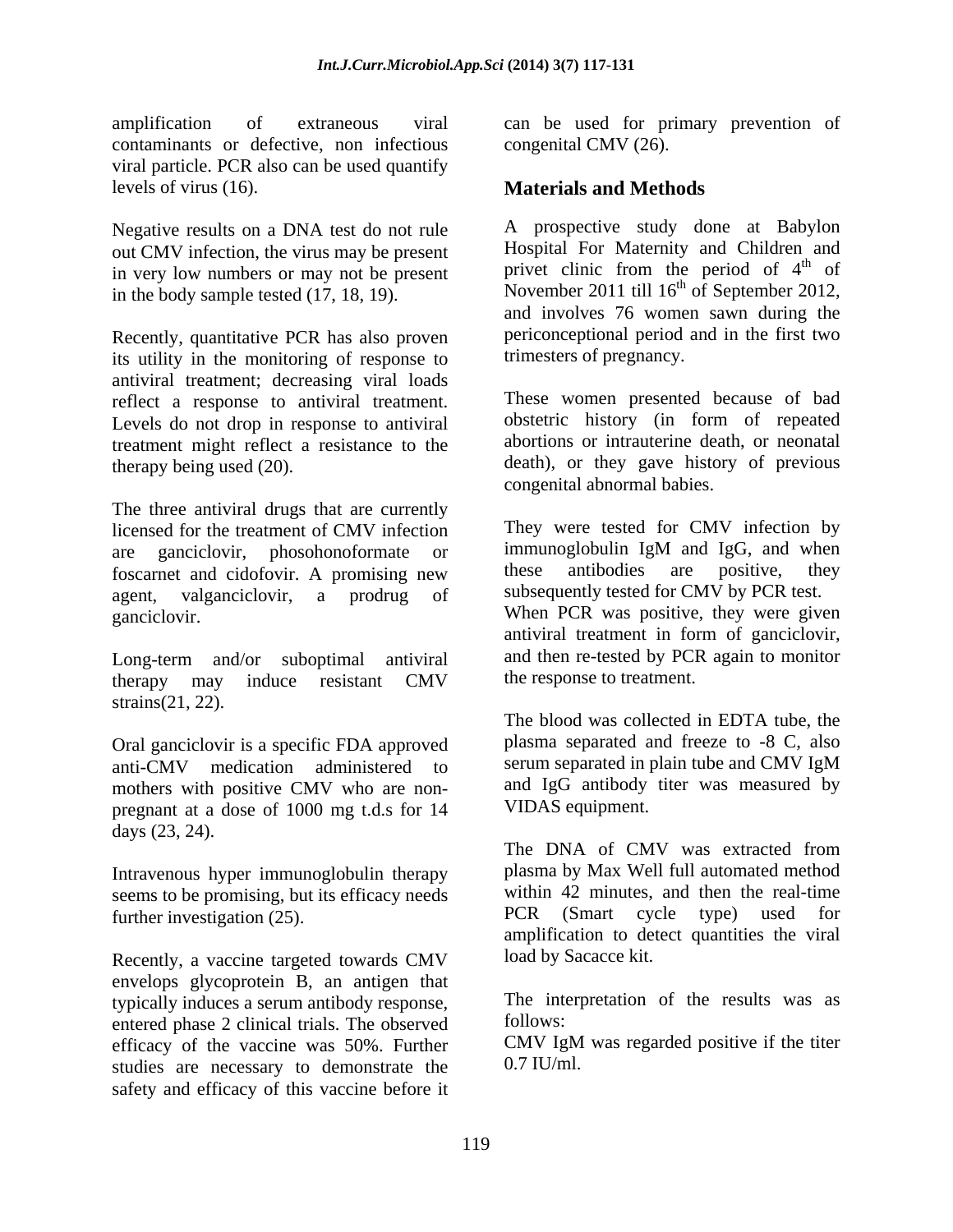A total of 76 women participated in this study, 41 of them were non pregnant (54%) and 35 women were pregnant in first or second trimesters of pregnancy (46%).

Pregnant women were mostly in the first trimester,  $32$  out  $35$  (91%) and only 3 women were in the second trimester (9%).

Their mean ages was  $\dots$ 28.36 $\dots$ , mode of

The mean gestational age according to the last menstrual period was 11 weeks.

These women presented because of bad obstetrical history in form of repeated miscarriages in 31 women out of 76 (41%), or IUD in 7 women (9.2%), or neonatal death in 2 women only (2.6%). History of delivery of congenital abnormal babies was reported in 20 women (26.3%).

76 (24%), and negative in 58 women (76%). The IgG was positive in 68 out of 76 (89%), and negative in 8 women only (11%).

While PCR test was positive in 17 women out of 76 (22%) and negative in 59 women (78%).

The PCR was less than 1000 copies/ml in 2 out of 17 women (11.82%) and between 1ooo-4000 copies/ml in 14 women out of 17  $(82.3%)$  and  $> 6000$  copies/ml in one of childbearing age, of upper class<br>women only  $(5.88\%)$  The PCP was socioeconomic status, have a lower women only (5.88%). The PCR was regarded undetectable when it was less than 50 copies/ml.

CMV IgG was regarded positive if the titer The 17 women with positive PCR were 8 IU/ml. PCR was regarded undetectable treated by oral ganciclovir and followed up. when the viral load <50 copies/ml. The 16 women out of 17 (94%) showed follow-up after treatment was by a second complete recovery, and only one woman not PCR viral load measurement done in responding to treatment (6%). Efficacy of positive cases. this medical intervention response was **Results and Discussion** monitored by real-time PCR before and after treatment.

parity was ........ Congenital CMV infection is an important cause of hearing impairment, mental retardation and cerebral palsy. Principal sources of infection during pregnancy are young children and intimate contacts. Prevention of maternal and congenital CMV infection depends on counseling women regarding the sources of infection and hygienic measures that might prevent evidence to support use of antiviral treatment or passive immunization for post exposure prophylaxis of pregnant women or as maternal treatment aimed at preventing fetal infection. Vaccines for CMV are under development but it will be a number of years before one is licensed (27).

The IgM was positive in 18 women out of years of age (11 out of 17 women 64%). The rate of CMV infection in study group did not increase with age, but instead was consistently high in women of less than 30 years of age (11 out of 17 women 64%). This is in agreement with Australian study in which the rate was 66% (13).

> Risk factors for CMV infection have been correlated with the socioeconomic status within a community (28, 29).

Most of the women in our study were of middle or low socioeconomic status. This is similar to published data from the United States and Western Europe, in which women of childbearing age, of upper class socioeconomic status, have a lower seroprevalence rate of CMV (30).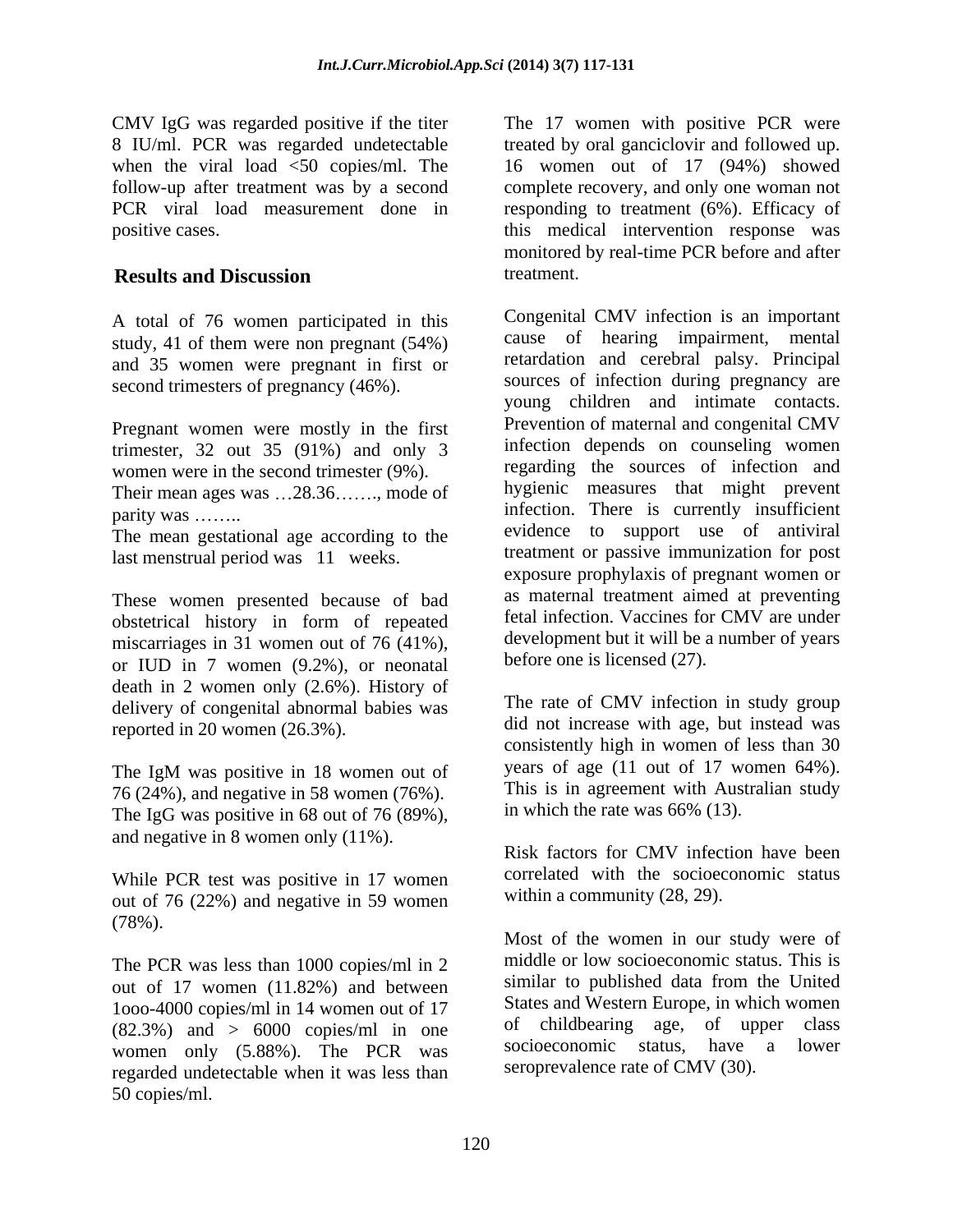Regarding maternal findings in the present The VIDAS test for specific study, 41% of cases presented by history of

infant, followed by repeated abortions (30%), then repeated neonatal deaths (20%) and repeated IUFDS (10%) (24). The sensitivity was higher than was found in

The above results indicate that repeated abortions is the most common antenatal

non pregnant women. The fact that the in 11.5% and 73.and 73.1% was positive for serological tests showed a reduced CMV-IgM and negative for CMV-DNA diagnostic performance when compared to (37). the PCR test is important because it means that a pregnant woman who is nonreactive to immunoglobulin M for CMV may still be IgM was positive in 12 mothers out of undergoing viral replication through 50(24%), and CMV-IgG were highly

There are limitations to the interpretation of The IgM showed a moderate relationship the test results for immunoglobulin M, and with viral replication regarding active and these should be kept in mind. The presence recurrent infections, it was positive in only of CMV IgM is not solely indicative of 10 of the 17 cases of positive PCR for CMV primary infection. CMV IgM is detectable (58%). This is in disagreement with study of when re-infection or reactivation of CMV Silvana et al. where it was positive in only 2 infection occurs. Other disadvantages of the 49 cases of positive PCR (4%) (36). include false negative results and false positive results due to low titers from cross-According to the a study conducted by reaction to rheumatoid factor (32). In this Stagno et al., 73% of the pregnancies with study, the PCR was used as the gold primary infections and 11% of the standard for infection diagnosis; this was pregnancies with secondary infections were because a positive PCR test signifies viral diagnosed using IgM on a group of patients replication and detects pregnant women at with clinical suspicion of CMV infection high risk of CMV infection and transmission to the fetus.

repeated abortions, followed by history of viremia, demonstrated lower sensitivity in delivery of congenital abnormal babies comparison with the PCR. The sensitivity (26.3%), then repeated intrauterine deaths was 58% which is comparable with the IUFD (9.2%) and neonatal deaths (2.6%). results found in the studies of Stagno and While in the study of Meguid N.A 40% of et al. (35). These authors obtained sensitivity cases presented by delivery of an affected levels that ranged 20% to 80% at different The VIDAS test for specific immunoglobulin M, used for detecting Whitley (33), Griffths et al. (34) and Donner gestational ages.

> the study of Silvanna Varella in which the sensitivity of IgM was 4% (36).

presentation of CMV infection, which is The confirmation of CMV infection by PCR consistent with that stated by Van was obtained in only 10 of 18 women with Lijnschoten et al (31).  $\qquad \qquad$  positive IgM (55.5%), while 8 women The results demonstrated that the serological and negative for CMV-DNA. While in a tests had a low diagnostic performance in study of Naumnik et al. in 2007, the PCR identifying CMV infection in pregnant and was positive in 11.5%he PCR was positive (44.5%) were positive five for CMV-IgM in 11.5% and 73.and 73.1% was positive for CMV-IgM and negative for CMV-DNA (37).

recurrent infections or viral reactivation. positive in all mothers (100%) (24). While in a study of Meguid N.A., the CMV-IgM was positive in 12 mothers out of

The IgM showed a moderate relationship

primary infections and 11% of the diagnosed using IgM on a group of patients (38).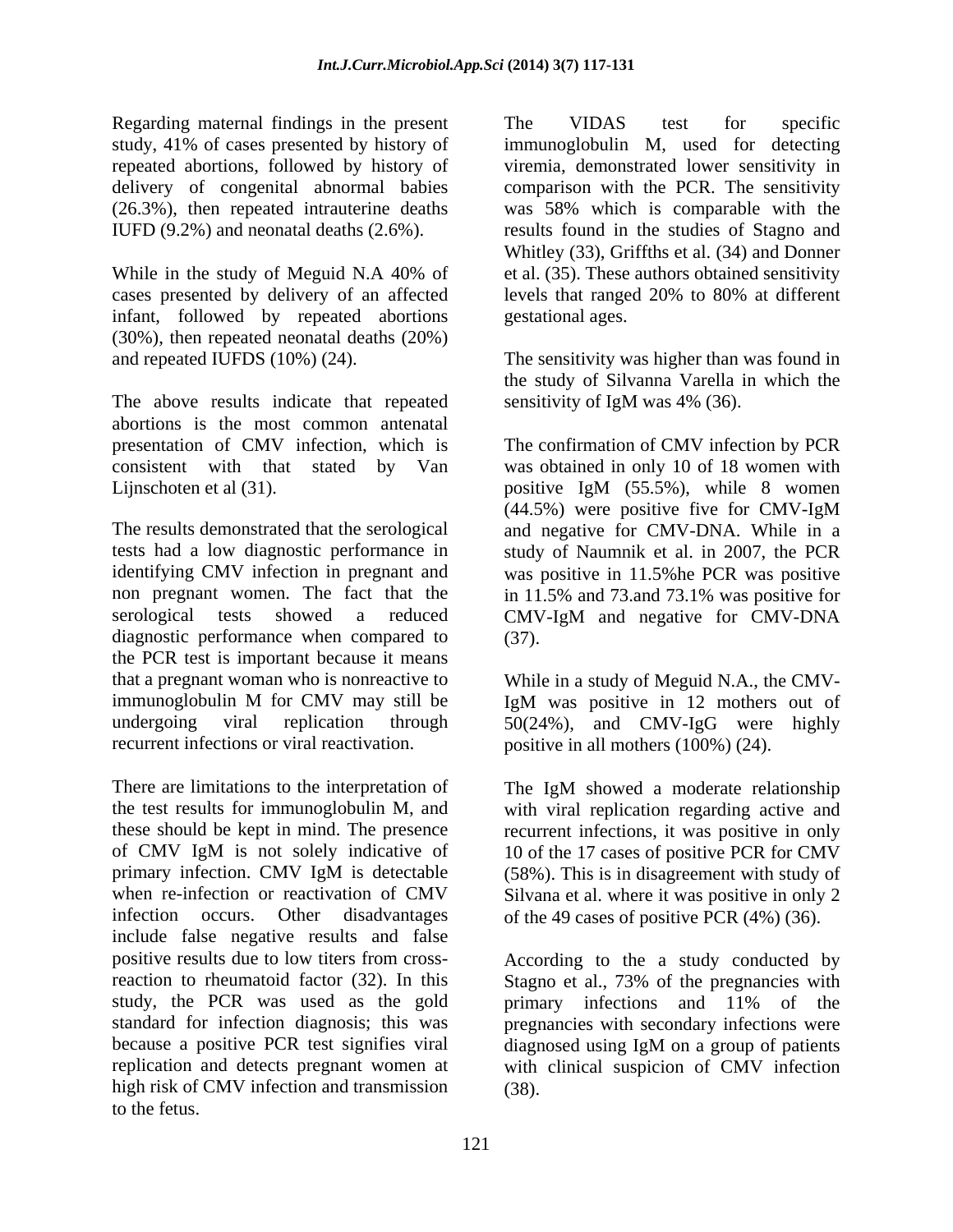The serological tests using the IgG reagent Several studies have reported the utility of were helpful in determining CMV this technique for quantification of CMV seroprevalence and antecedents of previous load in blood or urine (42, 43, 44, 45, and infections. In this study the sensitivity of 46). The most significant advance of the IgG was 94%, this is in agreement with real-time PCR comes from its rapid thermo study of Silvana et al. who report the cycling and simultaneous detection sensitivity of IgG was 93.8% (36).

When comparing serology with the PCR for In general, there is good evidence that high CMV diagnosis it is important to remember CMV load is associated with a higher risk pf that serology is a diagnostic test that detects progression to CMV disease especially in circulating antibodies and identifies the immunocompromized patients; as well it can history of previous infections through be used to track response to therapy. immunoglobulin G and acute infections Moreover, a high viral load is correlated using immunoglobulin M. The PCR, on the with symptomatic congenital CMV other hand, is a diagnostic test that detects the presence of the DNA virus within the cell (39). A positive PCR result during pregnancy identifies patients who are undergoing viral replication within the cell but does not clarify the risk for disease development and fetal transmission. The viral load was < 100 copies/ml in 4

pregnancy the viral load may be enough to detect the risk of vertical transmission (40).

Therefore, pregnant woman with a risk of CMV fetal transmission could be identified using the PCR test for viral replication and, consequently, adequate follow-up could be established in order to monitor the fetus for

Real-time PCR is a promising method for discrimination of viral load from viral replication and differentiation between latent from active infection, with the more advantage of avoiding post PCR handling that can be the source of DNA carryover

cycling and simultaneous detection characteristics (24).

with symptomatic congenital CMV infections at birth (47).

Our results indicated that the clinical manifestations of the mothers do not depend on viral quantity.

Aitken et al. conducted a study showed that 6ooo copies/ml in one woman only (6%). In viral loads found in patients with primary the remaining 12 women (70.5%), the viral infections were higher than those in patients load was between 1000-4000 copies/ml. The with recurrent infections; since recurrent response to oral ganciclovir in the present infections are more common during study was monitored in 17 women by realwomen out of 17 (23.5%), and it was  $\Box$ time PCR before and after treatment.

infections and sequel. UL 97 and UL 54 genes of CMV (48). Of the treated group, 16 cases were responding to treatment, and only one case not responds initially, the viral load was very high in this woman (6225 copies/ml). This may be due to the appearance of drugresistant CMV strains to this antiviral drug (ganciclovir) with specific mutations in the

detection of CMV and helps in the more not recognize to the second 2 of them  $(41)$ .  $(41)$ In a study of Meguid 12 mothers were treated by ganciclovir and there was 5 cases were not responding to therapy, 2 of them had very high viral load, and delivered severely affected outcome with CMV infection, thus suggesting the presence of significant correlation between CMV load in newborns (24).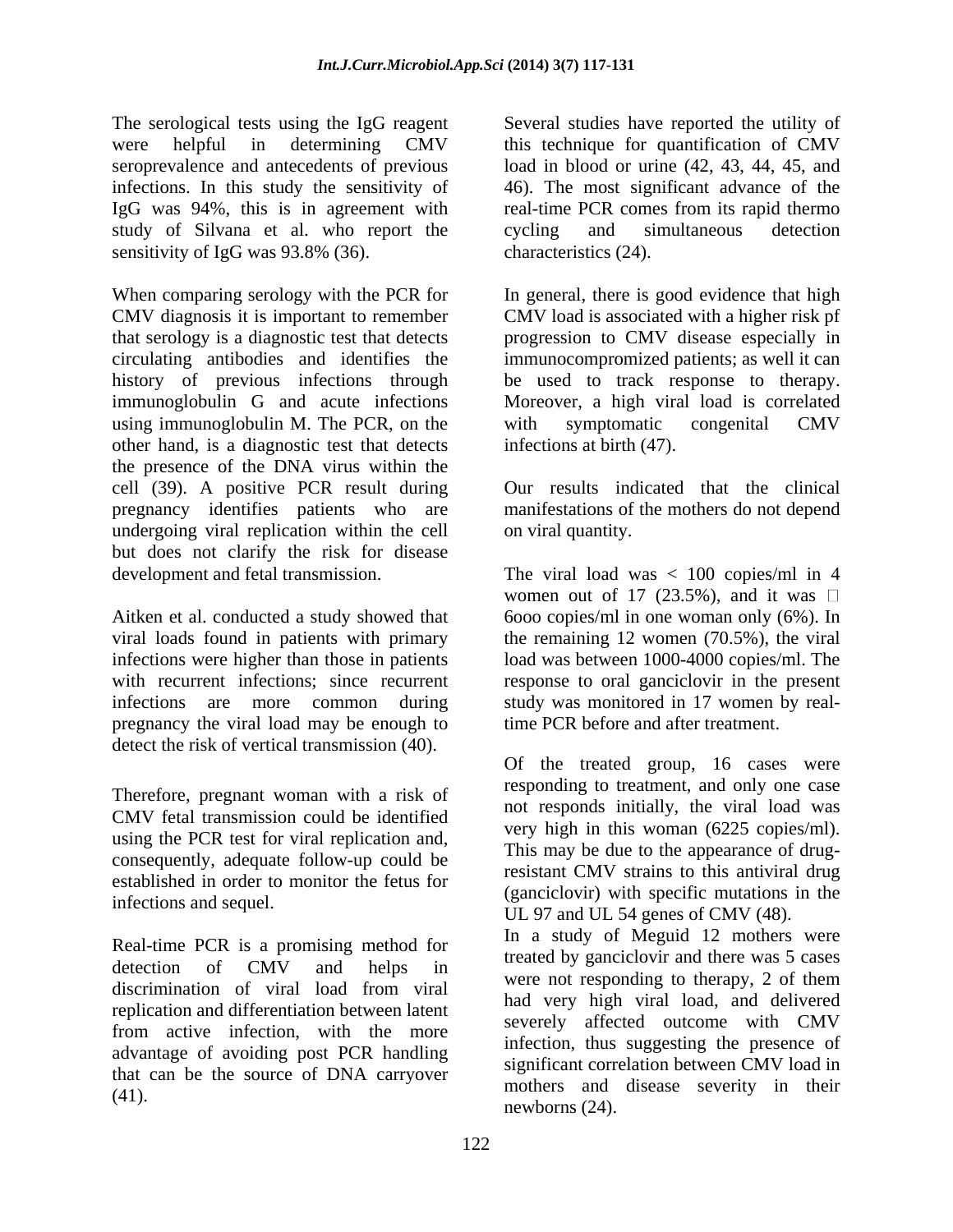| No.                                                                                                                                                                                                                                                                                        | age             | parity | Gestational     | miscarriage                           | Congenital                            | <b>IUD</b>              | Neonatal                |
|--------------------------------------------------------------------------------------------------------------------------------------------------------------------------------------------------------------------------------------------------------------------------------------------|-----------------|--------|-----------------|---------------------------------------|---------------------------------------|-------------------------|-------------------------|
|                                                                                                                                                                                                                                                                                            |                 |        | age(weeks)      |                                       | abn.                                  |                         | death                   |
|                                                                                                                                                                                                                                                                                            | 28              |        | Not preg.       |                                       |                                       | $\overline{O}$          | $\overline{O}$          |
|                                                                                                                                                                                                                                                                                            | $\overline{37}$ |        | Not preg.       |                                       | $\mathbf{O}$                          | $\overline{O}$          | $\overline{\mathbf{O}}$ |
|                                                                                                                                                                                                                                                                                            | 16              |        | -9              | $\gamma$<br>$\overline{a}$            | $\mathbf{O}$                          | $\overline{O}$<br>____  | $\overline{\mathbf{O}}$ |
|                                                                                                                                                                                                                                                                                            | 25<br>___       |        | Not preg.       |                                       | $\mathbf{O}$                          | $\overline{O}$          | $\mathbf{O}$            |
|                                                                                                                                                                                                                                                                                            | 39              |        | Not preg.       | $\gamma$<br>$\overline{ }$            | $\mathbf{o}$                          | $\overline{O}$          | $\mathbf{o}$            |
|                                                                                                                                                                                                                                                                                            | 27              |        | Not preg.       |                                       | $\overline{O}$                        | $\overline{O}$          | $\overline{O}$          |
|                                                                                                                                                                                                                                                                                            | 18              |        | 6               |                                       |                                       | $\overline{\mathbf{O}}$ | $\overline{O}$          |
|                                                                                                                                                                                                                                                                                            | 31<br>-----     |        | $\mathbf{R}$    |                                       | $\mathbf{O}$                          | $\overline{O}$          | $\overline{O}$          |
| $\Omega$                                                                                                                                                                                                                                                                                   | 29              |        | Not preg.       | $\mathcal{L}$                         | $\mathbf{O}$                          | $\overline{O}$          | $\overline{O}$          |
| 10                                                                                                                                                                                                                                                                                         | 38              |        | 8               | $\bigcap$                             | $\mathbf{O}$                          | $\overline{O}$          | $\overline{O}$          |
| 11                                                                                                                                                                                                                                                                                         | 24              |        | 6               |                                       | $\mathbf{O}$                          | $\overline{O}$          | $\overline{O}$          |
| 12                                                                                                                                                                                                                                                                                         | 24              |        | 6               |                                       | $\bigcap$                             | $\overline{O}$          | $\overline{O}$          |
| 13                                                                                                                                                                                                                                                                                         | 33              |        | Not preg.       | $\bigcap$<br>$\overline{\phantom{0}}$ | $\bigcap$<br>$\overline{\phantom{0}}$ | $\overline{O}$          | $\overline{O}$          |
| 14                                                                                                                                                                                                                                                                                         | 30              |        | Not preg.       |                                       |                                       | $\overline{O}$          | $\overline{O}$          |
| 15                                                                                                                                                                                                                                                                                         | 47              |        | 6               | $\overline{3}$                        | $\overline{O}$                        | $\overline{0}$          | $\overline{0}$          |
| 16                                                                                                                                                                                                                                                                                         | 21              |        | 6               |                                       | $\overline{0}$                        | $\overline{0}$          | $\overline{0}$          |
| 17                                                                                                                                                                                                                                                                                         | 23              |        | Not preg.       |                                       | $\overline{0}$                        | $\overline{0}$          | $\overline{0}$          |
| 18                                                                                                                                                                                                                                                                                         | 43              |        | $\overline{5}$  | $\gamma$<br>$\overline{\phantom{a}}$  | $\overline{0}$                        | $\overline{0}$          | $\overline{0}$          |
| $\overline{19}$                                                                                                                                                                                                                                                                            | 35              |        | Not preg.       | -3                                    | $\overline{0}$                        | $\overline{0}$          | $\overline{0}$          |
| $\overline{20}$                                                                                                                                                                                                                                                                            | 43              |        |                 | $\overline{3}$                        | $\overline{0}$                        | $\overline{0}$          | $\overline{0}$          |
| 21                                                                                                                                                                                                                                                                                         | 29              |        | Not preg.       | $\gamma$<br>$\overline{2}$            | $\overline{0}$                        | $\overline{0}$          | $\overline{0}$          |
| 22                                                                                                                                                                                                                                                                                         | 30              |        | Not preg.       | $\gamma$<br>$\overline{v}$            | $\overline{0}$                        | $\overline{0}$          | $\overline{0}$          |
| $\boxed{23}$                                                                                                                                                                                                                                                                               | $\overline{32}$ |        | Not preg.       | $\gamma$<br>$\overline{a}$            | $\gamma$<br>$\overline{ }$            | $\overline{0}$          | $\overline{0}$          |
| $\overline{24}$                                                                                                                                                                                                                                                                            | 35              |        | 8               | $\overline{3}$                        | $\overline{0}$                        | $\overline{0}$          | $\overline{0}$          |
| 25<br>____                                                                                                                                                                                                                                                                                 | 23              |        | Not preg        |                                       |                                       | $\overline{0}$          | $\overline{0}$          |
| 26                                                                                                                                                                                                                                                                                         | 25              |        | Not preg.       | $\gamma$<br>$\overline{a}$            |                                       | $\overline{0}$          | $\overline{0}$          |
| 27                                                                                                                                                                                                                                                                                         | 24              |        | Not preg.       | $\gamma$                              | $\overline{0}$                        | $\overline{0}$          | $\overline{0}$          |
| $\overline{28}$                                                                                                                                                                                                                                                                            | 28              |        | Not preg.       | $\overline{3}$                        | $\overline{0}$                        | $\overline{0}$          | $\overline{0}$          |
| 29                                                                                                                                                                                                                                                                                         | 19              |        | Not preg.       |                                       |                                       | $\overline{0}$          | $\overline{0}$          |
|                                                                                                                                                                                                                                                                                            |                 |        |                 | -0                                    |                                       | $\overline{0}$          | $\mathbf{0}$            |
|                                                                                                                                                                                                                                                                                            |                 |        | Not preg.       | $\overline{0}$                        | $\overline{0}$                        | $\overline{1}$          | $\overline{0}$          |
|                                                                                                                                                                                                                                                                                            |                 |        | Not preg.       |                                       |                                       | $\overline{0}$          | $\overline{0}$          |
|                                                                                                                                                                                                                                                                                            |                 |        | Not preg.       | $\overline{3}$                        |                                       | $\overline{0}$          | $\overline{0}$          |
|                                                                                                                                                                                                                                                                                            |                 |        | 8               | $\overline{3}$                        | $\overline{0}$                        | $\overline{0}$          | $\overline{0}$          |
|                                                                                                                                                                                                                                                                                            |                 |        | 12              | $\overline{4}$                        | $\overline{0}$                        | $\overline{0}$          | $\overline{0}$          |
|                                                                                                                                                                                                                                                                                            |                 |        | Not preg.       |                                       | $\overline{0}$                        | $\overline{0}$          | $\overline{0}$          |
|                                                                                                                                                                                                                                                                                            |                 |        | Not preg.       | $\overline{4}$                        | $\overline{0}$                        | $\overline{0}$          | $\overline{0}$          |
|                                                                                                                                                                                                                                                                                            |                 |        | Not preg.       | $\overline{0}$                        | 2                                     | $\overline{0}$          | $\overline{0}$          |
|                                                                                                                                                                                                                                                                                            |                 |        | Not preg.       | 2                                     | $\overline{0}$                        | $\overline{0}$          | $\overline{0}$          |
|                                                                                                                                                                                                                                                                                            |                 |        | $6\overline{6}$ | $\blacksquare$                        | $\overline{0}$                        | $\overline{0}$          | $\overline{0}$          |
|                                                                                                                                                                                                                                                                                            |                 |        | Not preg.       |                                       |                                       | $\overline{0}$          | $\overline{0}$          |
| $\begin{array}{ c c c c }\hline 29 & 19 \\\hline 30 & 34 \\\hline 31 & 22 \\\hline 32 & 18 \\\hline 33 & 29 \\\hline 34 & 35 \\\hline 35 & 40 \\\hline 36 & 27 \\\hline 37 & 24 \\\hline 38 & 26 \\\hline 39 & 42 \\\hline 40 & 17 \\\hline 41 & 32 \\\hline 42 & 24 \\\hline \end{array}$ |                 |        | Not preg.       | $\overline{0}$                        |                                       | $\overline{0}$          | $\overline{0}$          |

**Table.1** Demographic criteria of study group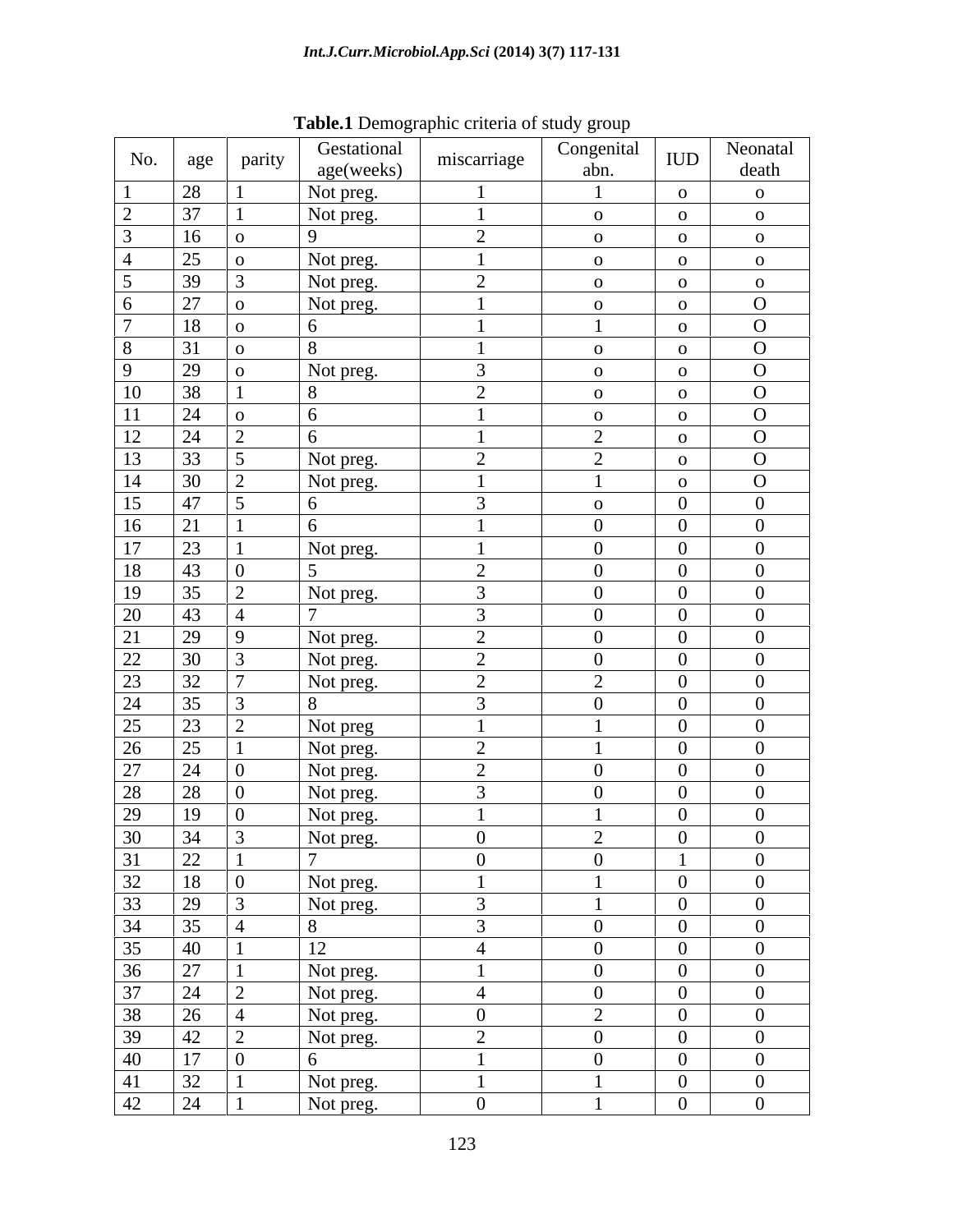## *Int.J.Curr.Microbiol.App.Sci* **(2014) 3(7) 117-131**

| $\frac{43}{44}$<br>38                                                                                 | $\overline{3}$  | 6               | $\overline{0}$ |                | $\overline{0}$ | $\overline{0}$ |
|-------------------------------------------------------------------------------------------------------|-----------------|-----------------|----------------|----------------|----------------|----------------|
| 27                                                                                                    | 2               | 6               | $\overline{0}$ |                | $\overline{0}$ | $\overline{0}$ |
| 45<br>20                                                                                              |                 | Not preg.       |                | $\overline{0}$ | $\overline{0}$ |                |
| 46<br>18                                                                                              | $\overline{0}$  | 6               | $\mathfrak{Z}$ | $\overline{0}$ | $\overline{0}$ | $\overline{0}$ |
| 47<br>35                                                                                              | $\overline{0}$  | 6               | $\overline{2}$ | $\overline{0}$ | $\overline{0}$ | $\overline{0}$ |
| 40                                                                                                    | $\overline{3}$  | Not preg.       | $\mathfrak{Z}$ |                | $\overline{0}$ | $\overline{0}$ |
| $\frac{48}{49}$ $\frac{49}{50}$ $\frac{50}{51}$ $\frac{51}{54}$ $\frac{53}{54}$ $\frac{54}{57}$<br>27 | $\overline{2}$  | Not preg.       | $\mathbf{1}$   | $\overline{0}$ | $\overline{0}$ | $\overline{0}$ |
| 22                                                                                                    |                 | Not preg.       | $\mathfrak{Z}$ |                | $\overline{0}$ | $\overline{0}$ |
| 30                                                                                                    | $5\overline{5}$ | Not preg.       | $\overline{0}$ | $\overline{0}$ | $\overline{4}$ | $\overline{0}$ |
| 20                                                                                                    | $\boxed{0}$     | Not preg.       | $\overline{3}$ | $\overline{0}$ | $\overline{0}$ | $\overline{0}$ |
| 26                                                                                                    | 2               | 14              | $\overline{0}$ | 2              | $\overline{0}$ | $\overline{0}$ |
| 36                                                                                                    | $\overline{4}$  | 16              | 2              | $\overline{0}$ | $\overline{0}$ | $\overline{0}$ |
| 35                                                                                                    | $\overline{3}$  | 15              | $\overline{2}$ | $\overline{0}$ | $\overline{0}$ | $\overline{0}$ |
| 20                                                                                                    |                 | Not preg.       |                | $\overline{0}$ | $\overline{0}$ |                |
| 18                                                                                                    | $\overline{0}$  | Not preg.       |                | $\overline{0}$ | $\overline{0}$ | $\overline{0}$ |
| 58<br>20                                                                                              | $\overline{3}$  | Not preg.       |                | $\overline{0}$ | $\overline{2}$ | $\overline{0}$ |
| 59<br>26                                                                                              |                 | 6               |                | $\overline{0}$ | $\overline{0}$ | $\overline{0}$ |
| 60<br>18                                                                                              | $\overline{0}$  | Not preg.       |                | $\overline{0}$ | $\overline{0}$ | $\overline{0}$ |
| 61<br>19                                                                                              |                 | Not preg.       | $\overline{0}$ | $\overline{0}$ | $\perp$        | $\overline{0}$ |
| 36                                                                                                    | $\overline{3}$  | 12              |                | $\overline{0}$ | $\overline{0}$ | $\overline{0}$ |
| 20                                                                                                    | $\overline{0}$  | 8               | 2              | $\overline{0}$ | $\overline{0}$ | $\overline{0}$ |
| 35                                                                                                    |                 | 10              |                | $\overline{0}$ | $\mathbf{1}$   | $\mathbf{0}$   |
| $rac{62}{62}$<br>$rac{63}{64}$<br>22                                                                  | $\overline{0}$  | Not preg.       |                | $\overline{0}$ | $\overline{0}$ | $\overline{0}$ |
| 66<br>25                                                                                              | $\overline{2}$  | 6               |                | $\overline{0}$ | $\overline{0}$ | $\overline{0}$ |
| 67<br>28                                                                                              | $\boxed{0}$     | Not preg.       | $\overline{4}$ | $\overline{0}$ | $\overline{0}$ | $\overline{0}$ |
| 68<br>37                                                                                              |                 | Not preg.       |                | $\overline{0}$ | $\overline{0}$ | $\overline{0}$ |
| 69<br>35                                                                                              | $\overline{3}$  | $\mathbf{\tau}$ |                | $\overline{0}$ | $\overline{0}$ | $\overline{0}$ |
| 70<br>37                                                                                              | $\overline{5}$  | 8               | $\overline{0}$ | $\overline{0}$ | $\overline{0}$ | $\overline{0}$ |
| 71<br>21                                                                                              | 2               | 6               |                | $\overline{0}$ | $\overline{0}$ | $\overline{0}$ |
| 30                                                                                                    | 2               | 12              | $\overline{0}$ | $\overline{0}$ | $\overline{0}$ | $\overline{0}$ |
| $\frac{72}{73}$<br>27                                                                                 | 2               | Not preg.       |                | $\overline{0}$ | $\overline{0}$ | $\overline{0}$ |
| 21                                                                                                    |                 | Not preg.       | $\overline{0}$ | $\overline{0}$ | -1             | $\overline{0}$ |
| 34                                                                                                    | 2               | $5\overline{)}$ | $\mathbf{1}$   | $\overline{0}$ | $\overline{0}$ | $\overline{0}$ |
| $\frac{74}{75}$ $\frac{75}{76}$<br>26                                                                 | $\overline{3}$  | 6               | 6              | $\overline{0}$ | 2              | $\overline{0}$ |
|                                                                                                       |                 |                 |                |                |                |                |

| Variable or parameter                           | Range    | $Mean \pm SD$                          |
|-------------------------------------------------|----------|----------------------------------------|
| Age (years)                                     | $16-47$  | $28.355 \pm 7.445$                     |
| Parity (n.)                                     | $0 - 9$  | Mode zero median:1                     |
| Miscarriages (n.)                               | $0 - 6$  | Mode: 1 median:1                       |
| Gestational age (weeks)                         | $6 - 16$ | $3.46 \pm SD$ 4.419                    |
| History<br>congenital $\vert 0-2 \rangle$<br>of |          | $\mid 0.73.7\%(56), 1.18.4\%(14) \mid$ |
| abnormality                                     |          | $2:7.9\%(6)$                           |
| History of I.U.D                                | $0-2$    | $1:4(5.2\%)$ ,<br>$0.69(90.8\%)$ ,     |
|                                                 |          | $\vert 2:2(2.6\%)$ , 4:1(1.3%)         |
| <b>History of neonatal death</b>                |          |                                        |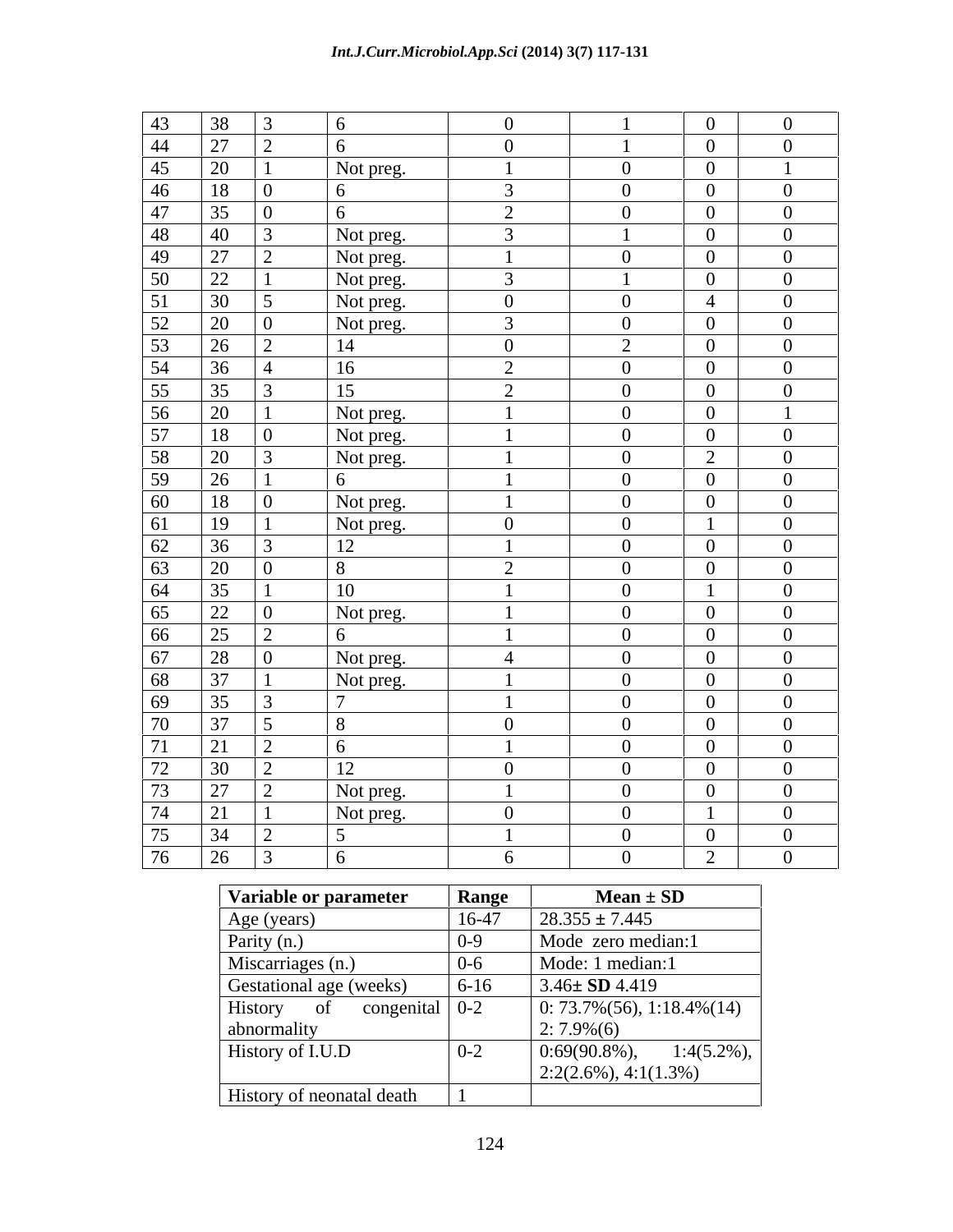|                                                          |                              | <b>Type of test</b> Result Number Percentage % P- value |               |
|----------------------------------------------------------|------------------------------|---------------------------------------------------------|---------------|
|                                                          | <b>10</b><br>$\overline{10}$ | $\bigcap$<br>▏∠┱                                        | < 0.0001      |
|                                                          | $\epsilon$                   | $\overline{a}$                                          |               |
|                                                          | $\sim$                       |                                                         | $<\!\!0.0001$ |
|                                                          |                              |                                                         |               |
| ′∪K ∣                                                    | 17                           |                                                         | < 0.0001      |
| PCR  <br>the contract of the contract of the contract of | $\mathsf{L}$<br>1.77         |                                                         |               |

**Table.2** show serological data and results of PCR of study group.

**Table.3** PCR test results for maternal blood according to IgM test results

| IgM                                |                                  | <b>Positive PCR</b>   Negative PCR       |
|------------------------------------|----------------------------------|------------------------------------------|
| Positive                           | 1 <sub>0</sub>                   |                                          |
|                                    | 1V.                              |                                          |
| $N$ egative                        |                                  |                                          |
| $\sim$                             |                                  |                                          |
| Total                              | 1 <sub>7</sub><br>$\blacksquare$ |                                          |
|                                    |                                  |                                          |
|                                    |                                  | Odratio: 9.1 times positive PCR than IgM |
| Sensitivity= 58%                   |                                  | Specificity $=86\%$                      |
|                                    |                                  |                                          |
| Positive predictive value $= 55\%$ |                                  | Negative predictive value $= 87\%$       |

**Table.4** PCR results for maternal blood according to IgG results

| $\boxed{\phantom{a} \text{IgG}}$ | <b>Positive PCR</b> $\left  \right $ | $\mathsf{N}$ Negative PCR |  |
|----------------------------------|--------------------------------------|---------------------------|--|
| Positive                         |                                      | $\overline{a}$            |  |
| Negative                         |                                      |                           |  |
| Total                            |                                      | $\sim$                    |  |
| Sensitivity = $94\%$             |                                      | Specificity = $33\%$      |  |

Positive predictive value  $= 22\%$  Negative predictive value  $= 66\%$ 

Congenital CMV infection is an important of years before one is licensed (27). The CMV infection depends on counseling women regarding the sources of infection and hygienic measures that might prevent Risk factors for CMV infection have been

There is currently insufficient evidence to women in our study were of middle or low support use of antiviral treatment or socioeconomic status. This is similar to passive immunization for post exposure published data from the United States and prophylaxis of pregnant women or as Western Europe, in which women of maternal treatment aimed at preventing childbearing age, of upper class fetal infection. Vaccines for CMV are socioeconomic status, have a lower under development but it will be a number

cause of hearing impairment, mental rate of CMV infection in study group did retardation and cerebral palsy. Principal not increase with age, but instead was sources of infection during pregnancy are consistently high in women of less than 30 young children and intimate contacts. years of age (11 out of 17 women 64%). Prevention of maternal and congenital This is in agreement with Australian study in which the rate was 66% (13).

infection. correlated with the socioeconomic status Risk factors for CMV infection have been within a community (28, 29). Most of the childbearing age, of upper class seroprevalence rate of CMV (30).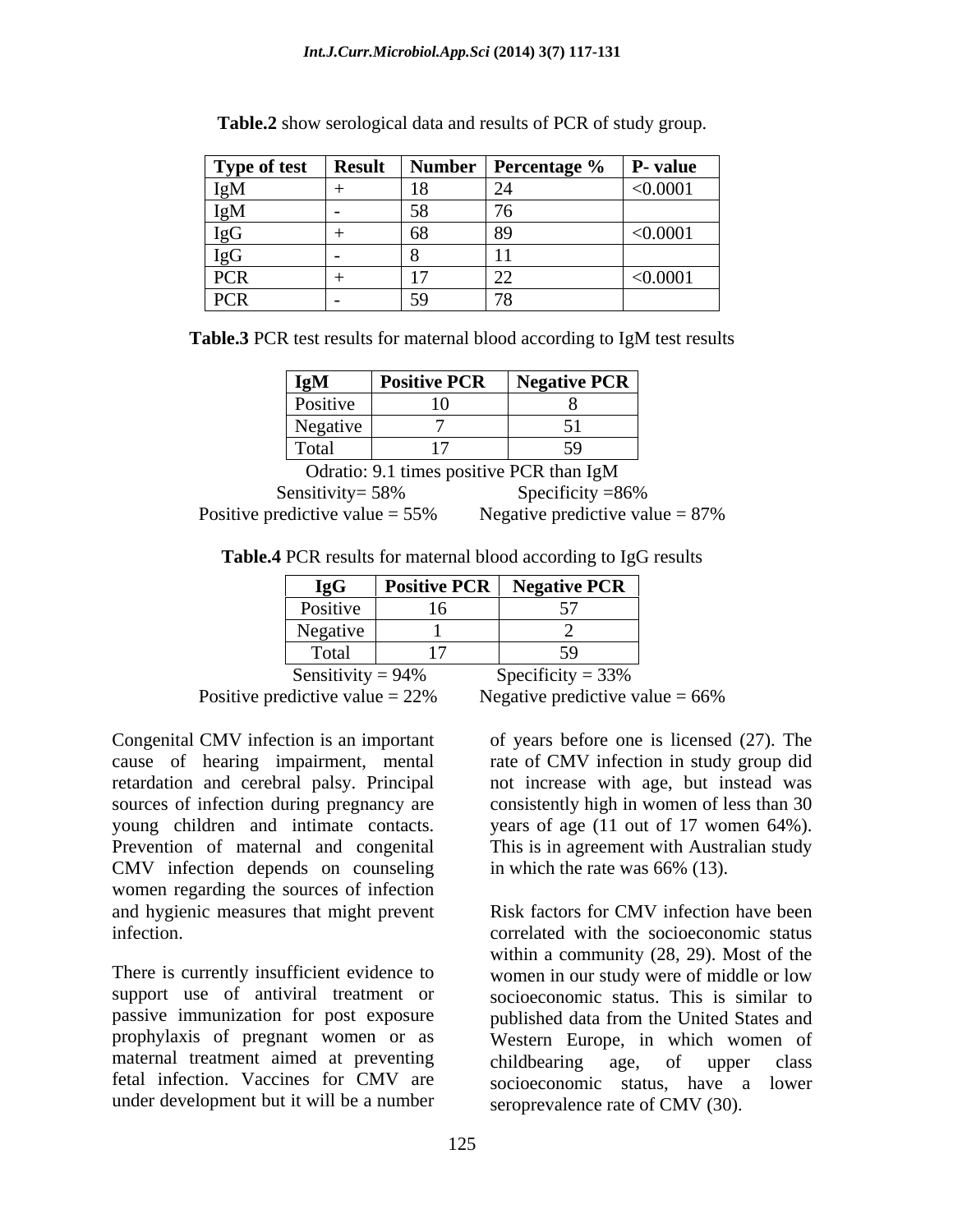Regarding maternal findings in the present women at high risk of CMV infection and study, 41% of cases presented by history of repeated abortions, followed by history of delivery of congenital abnormal babies The VIDAS test for specific

The above results indicate that repeated sensitivity levels that ranged 20% to 80% abortions is the most common antenatal presentation of CMV infection, which is consistent with that stated by Van The sensitivity was higher than was found

The results demonstrated that the in pregnant and non pregnant women. The with positive IgM (55.5%), while 8 reduced diagnostic performance when CMV-IgM and negative for CMV-DNA. for CMV may still be undergoing viral 73.1% was positive for CMV-IgM and replication through recurrent infections or viral reactivation.

There are limitations to the interpretation CMV-IgM was positive in 12 mothers out of the test results for immunoglobulin M, of 50(24%), and CMV-IgG were highly and these should be kept in mind. The presence of CMV IgM is not solely Other disadvantages include false negative

In this study, the PCR was used as the gold standard for infection diagnosis; this According to the a study conducted by was because a positive PCR test signifies Stagno et al., 73% of the pregnancies with viral replication and detects pregnant primary infections and 11% of the

transmission to the fetus.

(26.3%), then repeated intrauterine deaths immunoglobulin M, used for detecting IUFD (9.2%) and neonatal deaths (2.6%). viremia, demonstrated lower sensitivity in While in the study of Meguid N.A 40% of comparison with the PCR. The sensitivity cases presented by delivery of an affected was 58% which is comparable with the infant, followed by repeated abortions results found in the studies of Stagno and (30%), then repeated neonatal deaths Whitley (33), Griffths et al. (34) and (20%) and repeated IUFDS (10%) (24). Donner et al. (35). These authors obtained The VIDAS test for specific comparison with the PCR. The sensitivity sensitivity levels that ranged 20% to 80% at different gestational ages.

Lijnschoten et al (31). in the study of Silvanna Varella in which the sensitivity of IgM was 4% (36).

serological tests had a low diagnostic The confirmation of CMV infection by performance in identifying CMV infection PCR was obtained in only 10 of 18 women fact that the serological tests showed a women (44.5%) were positive five for compared to the PCR test is important While in a study of Naumnik et al. in because it means that a pregnant woman 2007, the PCR was positive in 11.5%he who is nonreactive to immunoglobulin M PCR was positive in 11.5% and 73.and with positive IgM (55.5%), while 8 CMV-IgM and negative for CMV-DNA. PCR was positive in 11.5% and 73.and 73.1% was positive for CMV-IgM and negative for CMV-DNA (37).

> While in a study of Meguid N.A., the CMV-IgM was positive in 12 mothers out positive in all mothers (100%) (24).

indicative of primary infection. CMV IgM is detectable when re-infection or with viral replication regarding active and reactivation of CMV infection occurs. recurrent infections, it was positive in only results and false positive results due to low CMV (58%). This is in disagreement with titers from cross-reaction to rheumatoid factor (32). The positive in only 2 of the 49 cases of  $\sim$ The IgM showed a moderate relationship 10 of the 17 cases of positive PCR for study of Silvana et al. where it was positive PCR (4%) (36).

primary infections and 11% of the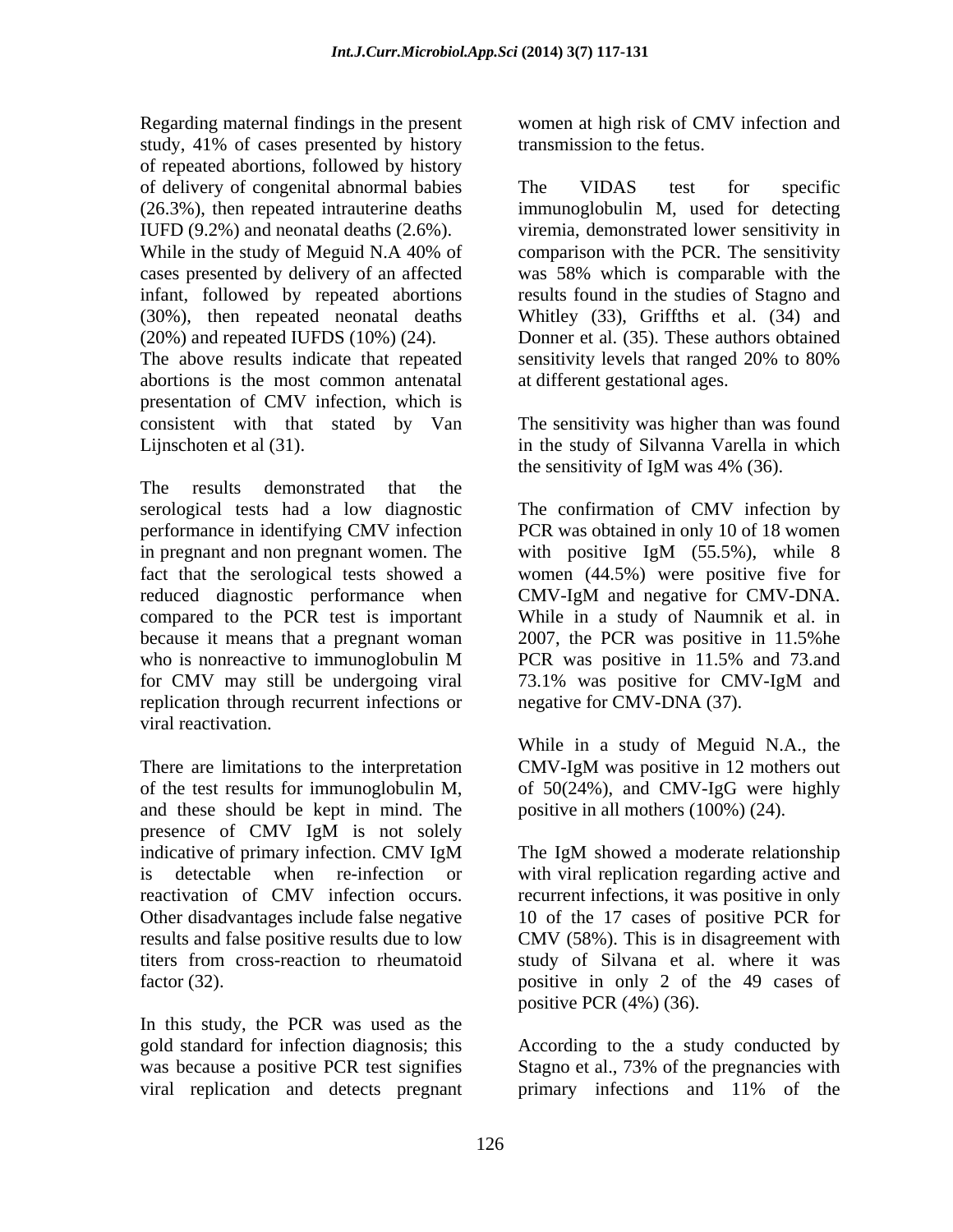pregnancies with secondary infections discrimination of viral load from viral were diagnosed using IgM on a group of patients with clinical suspicion of CMV latent from active infection, with the more infection (38). The serological tests using advantage of avoiding post PCR handling the IgG reagent were helpful in that can be the source of DNA carryover determining CMV seroprevalence and antecedents of previous infections. utility of this technique for quantification

In this study the sensitivity of IgG was 45, and 46). 94%, this is in agreement with study of Silvana et al. who report the sensitivity of The most significant advance of the real-IgG was 93.8% (36). time PCR comes from its rapid thermo

When comparing serology with the PCR for CMV diagnosis it is important to remember that serology is a diagnostic test In general, there is good evidence that that detects circulating antibodies and high CMV load is associated with a higher identifies the history of previous infections risk pf progression to CMV disease through immunoglobulin G and acute infections using immunoglobulin M. The PCR, on the other hand, is a diagnostic test response to therapy. Moreover, a high that detects the presence of the DNA virus viral load is correlated with symptomatic

A positive PCR result during pregnancy identifies patients who are undergoing viral replication within the cell but does

Aitken et al. conducted a study showed In the remaining 12 women (70.5%), the that viral loads found in patients with viral load was between 1000-4000 primary infections were higher than those copies/ml. The response to oral in patients with recurrent infections; since ganciclovir in the present study was recurrent infections are more common monitored in 17 women by real-time PCR during pregnancy the viral load may be enough to detect the risk of vertical transmission (40). Of the treated group, 16 cases were

Therefore, pregnant woman with a risk of CMV fetal transmission could be very high in this woman (6225 copies/ml). identified using the PCR test for viral This may be due to the appearance of replication and, consequently, adequate follow-up could be established in order to monitor the fetus for infections and sequel. Real-time PCR is a promising method for detection of CMV and helps in

replication and differentiation between latent from active infection, with the more (41). Several studies have reported the of CMV load in blood or urine (42, 43, 44, 45, and 46).

cycling and simultaneous detection characteristics (24).

within the cell (39). congenital CMV infections at birth (47). especially in immunocompromized patients; as well it can be used to track

Our results indicated that the clinical manifestations of the mothers do not depend on viral quantity.

not clarify the risk for disease The viral load was < 100 copies/ml in 4 development and fetal transmission. women out of 17 (23.5%), and it was 6ooo copies/ml in one woman only (6%). copies/ml. The response to oral before and after treatment.

> responding to treatment, and only one case not responds initially, the viral load was drug-resistant CMV strains to this antiviral drug (ganciclovir) with specific mutations in the UL 97 and UL 54 genes of CMV (48).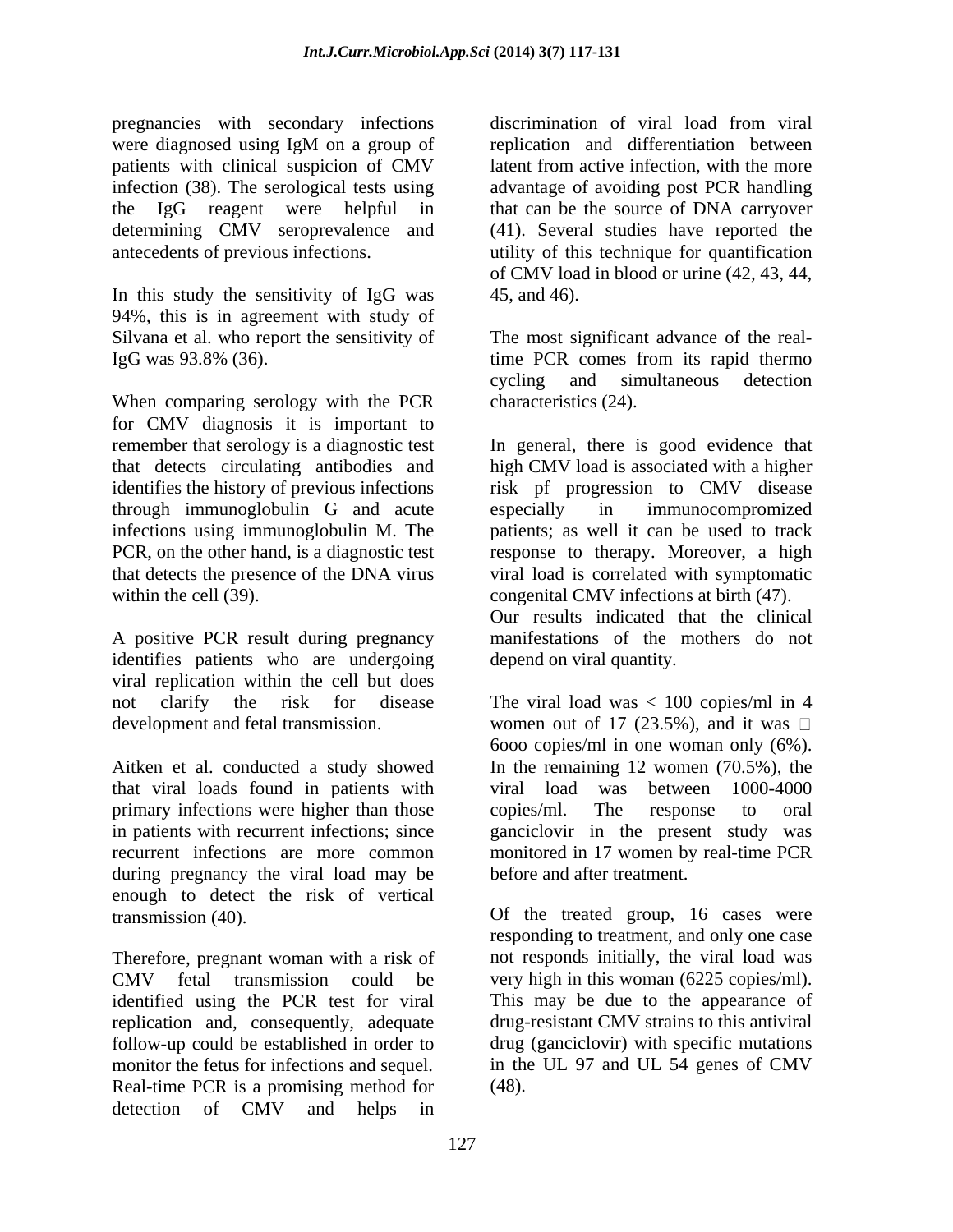In a study of Meguid 12 mothers were The outcome of congenital treated by ganciclovir and there was 5 cases were not responding to therapy, 2 of to maternal antibody status. N Engl J them had very high viral load, and delivered severely affected outcome with CMV infection, thus suggesting the Screening, diagnosis, and presence of significant correlation between management of cytomegalovirus CMV load in mothers and disease severity infection in pregnancy. Obstet.

- 1.Kauser Akhter, MD; Burke A Cunha, Cytomegalovirus. Updated: Aug. 17,
- 2. Bhide A, Papageorghiou AT. Managing
- 3. Demmler GJ. Infectious Diseases Society of American and Centers for congenital cytomegalovirus disease.
- 4. Fowler KB, McCollister FP, Dahle
- 5. Lazzarotto T, Guerra B, Lanari M, et al. congenital cytomegalovirus infection.
- MD.Cytomegalovirus infection in
- 7. Adler SP, Nigro G, Pereira L. Recent
- 8. Fowler KB, Stango S, Pass RF, et al.

The outcome of congenital cytomegalovirus infection in relation to maternal antibody status. N Engl J Med.1992; 326: 663-667.

- in their newborns (24). Gynecol. Surv. 2010 Nov; 65(11): 9. Yinon Y, Farine D, Yudin MH. Screening, diagnosis, and management of cytomegalovirus infection in pregnancy. Obstet. 736-43.
- **References** 1o. Bodeus, M., and P. Goubau. 1999. MD. Drugs, Diseases and procedures. cytomegalovirus infection. J. Clin. Predictive value of maternal-IgG avidity for congenital human Virol. 12:3-8.
	- 2011. 11. Donner, C., C. Liesnard, F. Branacart, primary CMV infection in pregnancy. amniotic fluid testing before 21 weeks BJOG. 2008: 115: 805-807. gestation in prenatal diagnosis of and F. Rodesch. 1994. Accuracy of congenital cytomegalovirus infection. Prenatal Diagn. 14: 1055-1059.
	- Disease Control. Summary of a 12. Demmler, G. J. 1991.Infectious workshop on surveillance for Disease Society of America and Rev. Infect. Dis. 1991; 13: 315-329. of a workshop on surveillance for AAJ, et al. Progressive and Rev. Infec. Dis. Centers for Disease Control: summary congenital cytomegalovirus disease. Rev. Infec. Dis.
	- fluctuating sensorineural hearing loss 13. S.C. Munro. B. Hall. L.R. Whybin. L. in children with asymptomatic Leader. P. Robertson. G.T. Maine. congenital cytomegalovirus infection. and W.D.Rawlinson. Diagnosis of and J Pediatr. 1997; 130: 624-630. Screening for cytomegalovirus New advances in the diagnosis of Microbiol. 2005 September; 43(9): screening for cytomegalovirus infection in pregnant women. J. Clin. 4713-4718.
- J Clin. Virol. 2008; 41: 192-197. 14. John. J Sciarra, Gardella, C.MD. 6. Amanda Carison. MD. Errol R Norwitz.<br>MD. PhD. And Robert J Stiller. Global Library of Women's Medicine. Infectious diseases in pregnancy. The Global Library of Women's Medicine. ISSN: 1756-2228. 2008.
	- pregnancy: Should All Women Be 15. Pillay D, Griffiths P: Diagnosis of Screened?.Rev. Obstet. Gynecol. 2010 cytomegalovirus infection: A review Fall; 3(4): 172-179. Genitourin Med. 68: 183, 1992. cytomegalovirus infection: A review
	- advances in the prevention and cytomegalovirus infection and treatment of congenital disease. Pathology 31: 109, 1999. 16. Rawlinson WD: Diagnosis of human cytomegalovirus infection and
	- cytomegalovirus infections. Semin 17. Pagana, K.D. and Pagana, T. J. Perinatol. 2007; 31: 10-18. Mosby's Diagnostic and Laboratory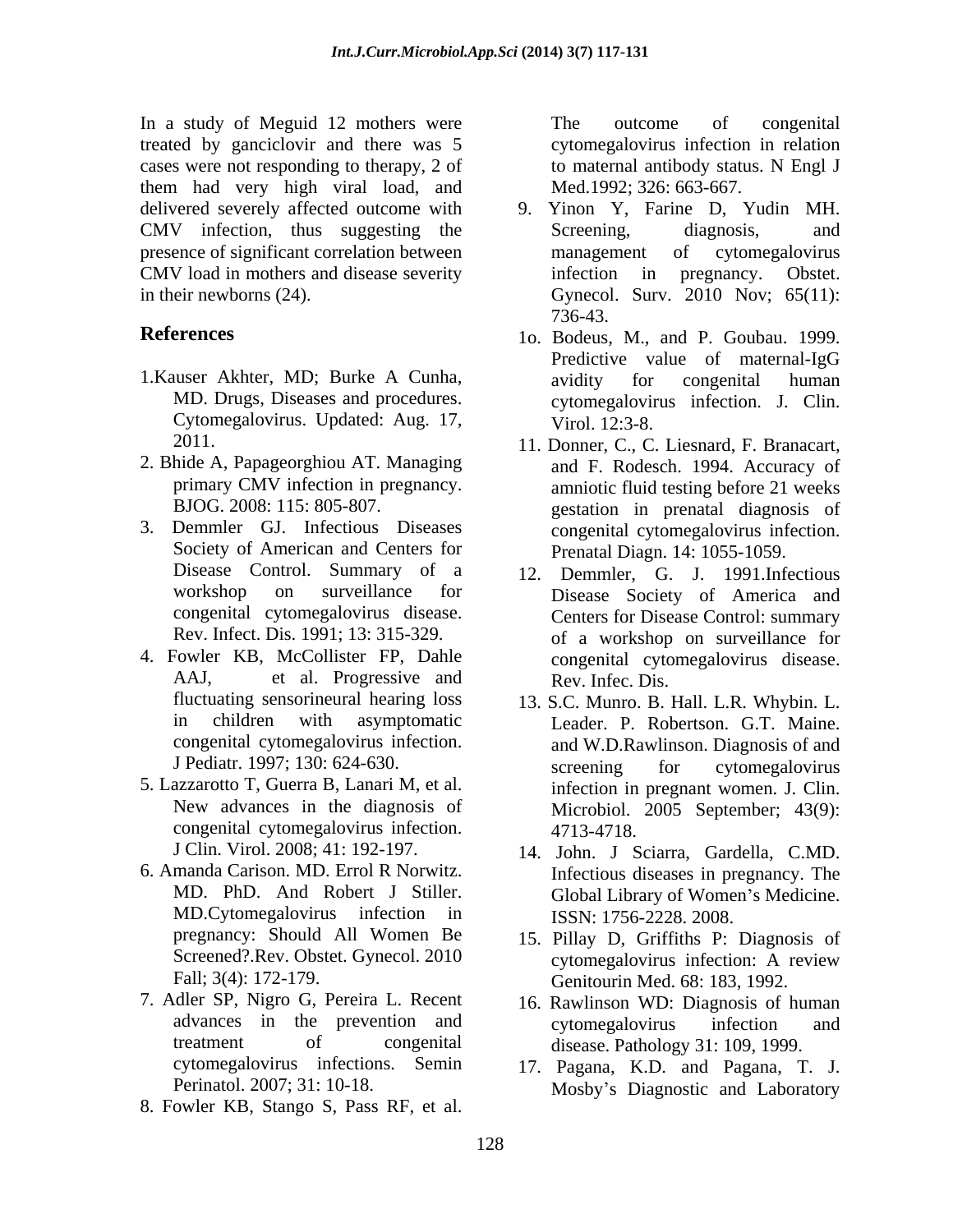Test Reference 10<sup>th</sup>. Edition: Mosby,

- 18. Cytomegalovirus and congenital CMV Gussetti N. Early primary infection, testing and diagnosis of cytomegalovirus infection in CMV infection. Centers for Disease and Control and Prevention. Accessed
- 19. Akhter, K and Willas, T. year of age. Clin Infect Dis. 2012
- 
- Toyoda M, Kamil E. Treatment of polymerase chain reaction. Am. J .
- 21. Chou SW. Cytomegalovirus drug Pass. 1993. Maternal age and Transpl. Infec. Dis. 2001; 3: 20-4.
- Cytomegalovirus infection: an Indian
- TarnaniM, Fadda G, Sica S, Leone G.: alemtuzumab therapy for chronic Haematologica: 2004: 89(10): 1248-
- Neuropsychiatry. Vol. 1(1)-Sept. 20.
- 25. Visentin S, Manara R, Milanese L, Da

<sup>th</sup>. Edition: Mosby, **V, Magno FM, Orzan E, Morando C**, Inc., Saint Louis, MO. Po 350- Cusinato R, Mengoli C, Palu G, 351.2011. Ermani M, Rinaldi R, Cosmi E, February 2011. improves outcomes among infants at 1 Cytomegalovirus. eMedicine. AUG; 55(4): 497-503. Gussetti N. Early primary cytomegalovirus infection in pregnancy: maternal hyperimmunoglobulin therapy

- Accessed February 2011. 26. Pass RF, Zhang C, Evans A, et al. ccessed February 2011. Vaccine prevention of maternal 20. Jordan SC, Vo A, Bunnapradist S, cytomegalovirus infection. N Engl. J Med. 2009; 360: 1191-1199.
	- active cytomegalovirus disease with 27. Johnson J, Anderson B, Pass RF. oral ganciclovir in renal allograft Prevention of maternal and congenital recipients: Monitoring efficacy with extended virus infection. Cli. quantitative cytomegalovirus Obstet. Gynecol. 2012 Jun; 55(2): cytomegalovirus infection. Cli. 521-30.
- Transplant 2002; 2; 671-3. 28. Fowler, K.B., S. Stagno, and R.F. resistance and clinical implications. congenital cytomegalovirus infection: 22. A Chakravarti, B Kashyap, M Matlani. Pass. 1993. Maternal age and screening of two diverse newborn population, 1980-1990. J. Inect. Dis. 168: 552-556.
- perspective. Indian Journal of Medical 29. Fowler, K. B., S. Stagno, and R.F. Microbiology. 2009, 27(1): 3-11. Pass. 2003. Maternal immunity and 23. Laurenti L, Piccioni P, CattaniP, Cingolani A, Efremov D, Chiusolo P, prevention of congenital cytomegalovirus infection. JAMA 289: 1008-1011.
	- Cytomegalovirus reactivation during 30. Gaytant, M. A., E. A. Steegers, B. A. lymphocytic leukemia: incidence and Congenital cytomegalovirus infection: treatment with oral ganciclovir. The review of the epidemiology and 52. 245-256. Semmekrot, H.M. Galama. 2002. outcome.Obstet. Gynecol. Surv. 57: 245-256.
- 24. Meguid N.A., Housseiny L., EL A 31. Van Lijnschoten G., Stals F., Evers wady M. Diagnosis and management J.L., Bruggerman C.A., H. and of human cytomegalovirus infection in mothers and newborn infants based cytomegalovirus antigens in on quantitative and real-time PCR. The  $\mu$  karyotyped abortions ". Am. J. International Journal of Child Reprod. Immunol., 1994; 32(3): 211- Geraedts J.P.; "The presence cytomegalovirus antigens in 20.
	- 2004. 2004. 2004. 2004. 2004. Roit A, Forner G, Salviato E, Citton control and prevention. December 6,32. CDC-CMV: Interpretation of laboratory tests. Centers for disease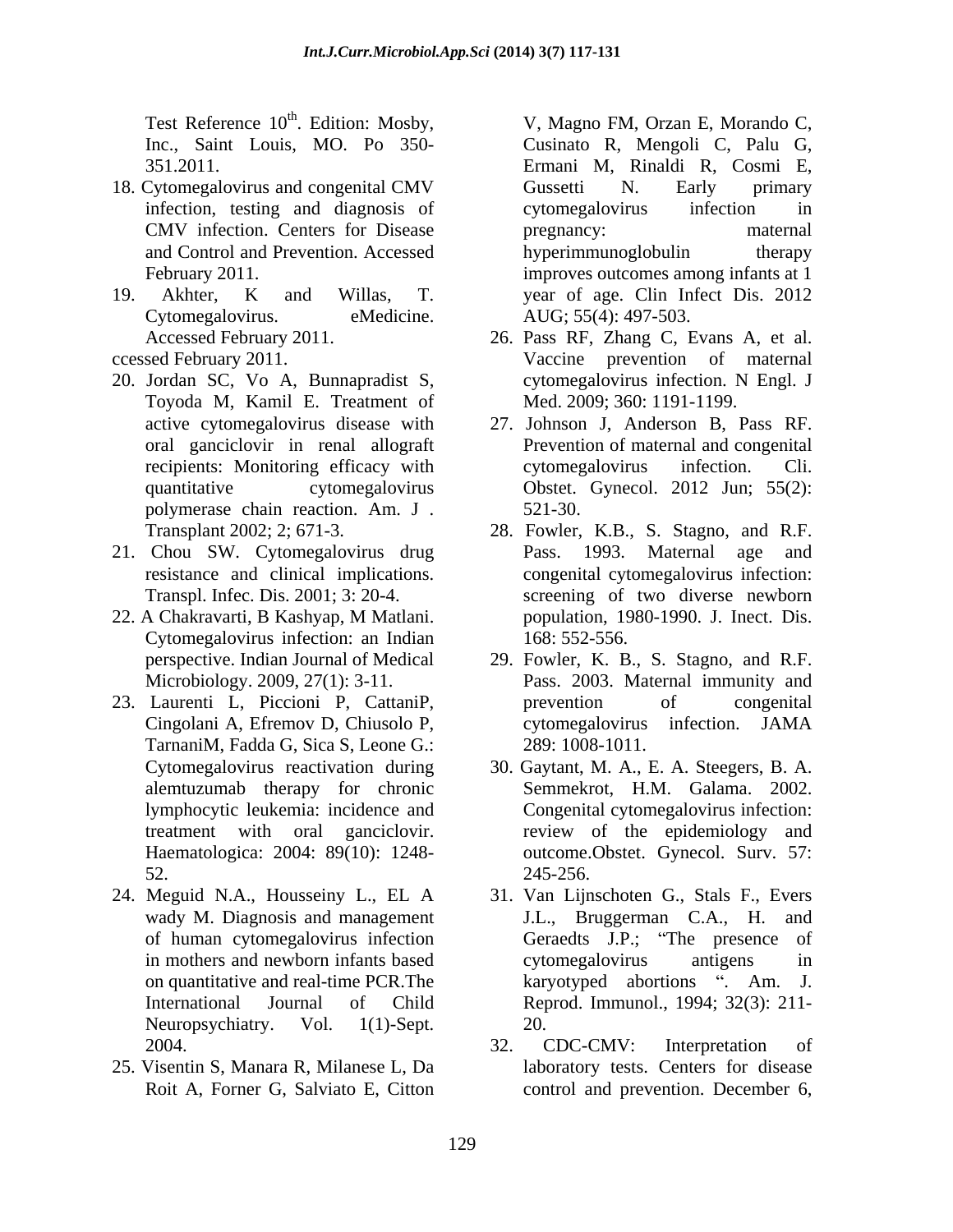- 3. Stagno S, Whitley RJ. Herpesvirus 313(20); 1270-4.
- 
- 35. Donner C, Liesnard C, Content J, 1. S. Gouanin. E. Gault. A. Vabret. D.
- Eliana Amaral; Jose Carlos da Siva; pregnancy. Sao Paulo Medical Journal
- 37. Naumnik B, Malyszko J, Chyczewski serology assays and polymerase chain reaction for the monitoring of active
- 38. Stagno S, Tinker mk, Elrod C, Fuccillo radioimmunoassay in the diagnosis of cytomegalovirus infections in 38: 2734-2737.
- 

2010. et al. Rapid detection of human infections of pregnancy. Part 1: blood leukocytes of viremic transplant cytomegalovirus and Epstein-Barr recipients by the polymerase chain virus infections. N Engl. J Med 1985; reaction. Transplantation 1989; 48(1): cytomegalovirus DNA in peripheral 72-6.

- 34. Griffths PD, Stagno S, Pass RF, Smith 40. Aitken C, Barrett-Muir W, Millar C, et RJ, Alford CA. Infection with al. Use of molecular assay in cytomegalovirus during pregnancy: specific IgM antibodies as a marker of cytomegalovirus disease following recent primary infection. J Infect Dis renal transplantation. J Clinc 1982; 145(5): 647-53. Microbiol 1999; 37(9): 2804-7. al. Use of molecular assay diagnosis and monitoring of renal transplantation. J Clinc
- Busine A, Adreca J, Rodesch F. Cointe. F. Rozenberg. Grangeot- Prenatal diagnosis of 52 pregnancies Keros.P. Barjot. A. Garbarg-Chenon. at risk for congenital cytomegalovirus P. Lebon. And F. Freymuth. Real-time infection. Obstet Gynecol 1993; 82(4 PCR quantification oh human pt 1): 481-6. cytomegalovirus DNA in amniotic 6. Silvana Varella Parmigiani; Ricardo Barini; Sandra Cecilia Botelho Costa; primary infection.J Clinc Microbiol. PCR quantification oh human fluid samples from mothers with 2002 May; 40(5): 1767-1722.
	- Joao Luiz de Carvalho Pinto e Silva. 42. Gault, E., Y, Michel, A. Dehee, C. Accuracy of the serological ELISA Belabani, J.-C. Nicolas, and A. test compared with the polymerase Garbarg-Chenon. 2001. chain reaction for the diagnosis of cytomegalovirus infection in cytomegalovirus DNA by real-time Belabani, J.-C. Nicolas, and A. Garbarg-Chenon. Quantification of human PCR. J. Clinc. Microbiol. 2: 772-775.
	- vol. 121 no. 3 Sao Paulo 2003. 43. Machida, U., M. Kami, T. Fukui, Y. L, Kovalchuk O, Malyszko J, s. Ogawa, H. Honda, S. Chiba, K. Mysliwiec M. Comparison of Mitant, Y. Muto, K. Osumi, S. cytomegalovirus infection in renal transplant recipients. Transplant Proc. cytomegalovirus infection after bone 2007 Nov; 39(9): 2748-50. marrow transplantation. J. Clinc. Kazuyama, M. Kinoshita, Y. Tanaka, Kimura, and H. Hirari. 2000. Realtime automated PCR for early diagnosis and monitoring of Microbiol. 38; 2536-2542.
	- DA, Cloud G, O'Beirne AJ. 44. Nitsche, A., N. Steuer, C. A. Schmidt, Immunoglobulin M antibodies O. Landt, H. Ellerbrok, G. Pauli, and detected by enzyme-linked W. Siegert. 200. Detection of immunosorbent assay and cytomegalovirus DNA by real-time O. Landt, H. Ellerbrok, G. Pauli, and W. Siegert. 200. Detection of quantitative PCR. J. Clinc. Microbiol. 38: 2734-2737.
- pregnant women and newborn infants. 5. Tanaka, N., H. Kimura, k. Lida, Y. J Clinc Microbiol 1985; 21(6): 930-5. Saito, y, Tsuge, A. Yoshimi, T. 39. Jiwa NM, Van Gemert GW, Raap AK, Matsuyama. 2000. Quantitative